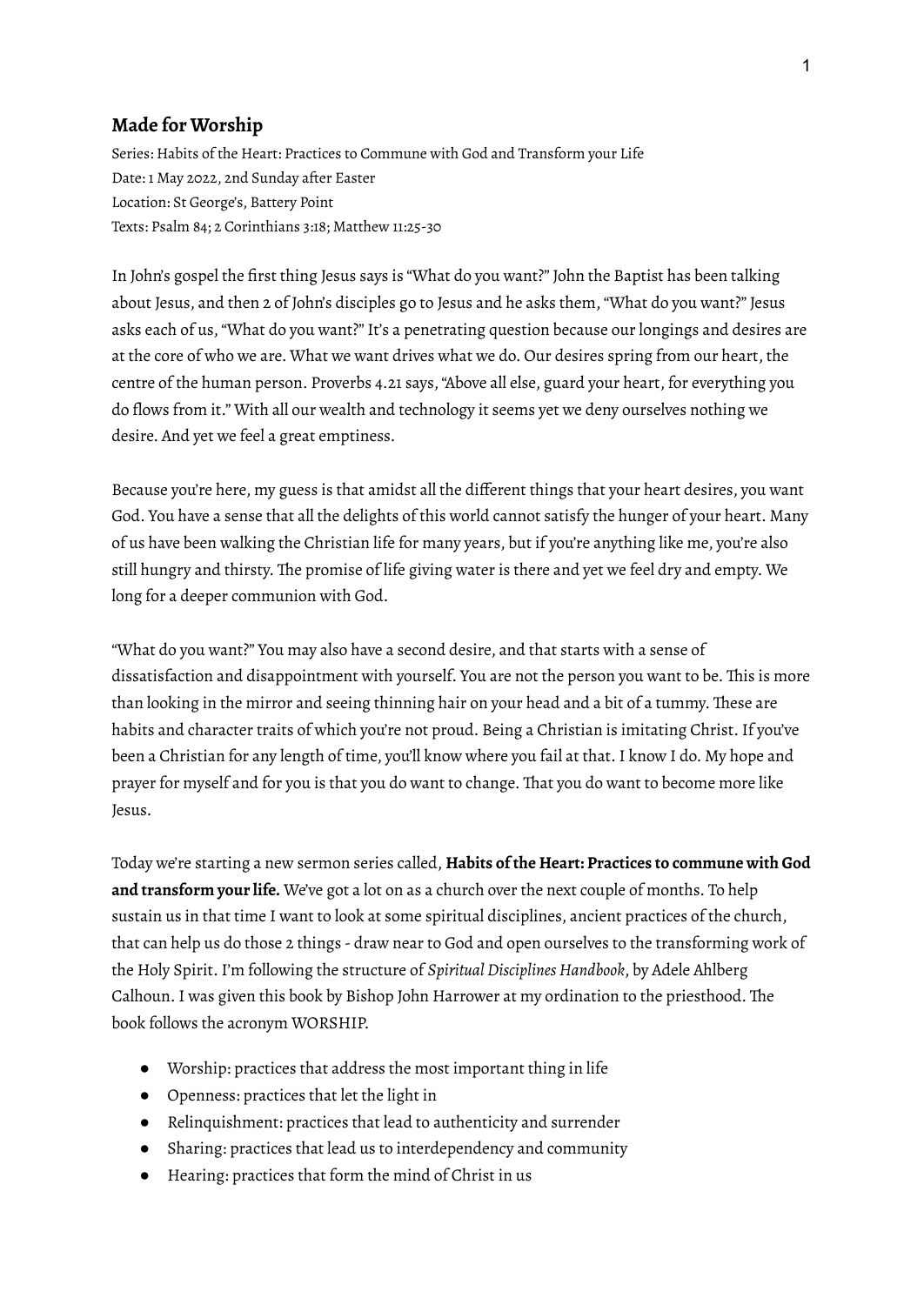- Incarnating: practices that let us be Jesus to the world
- Praying: practices that lead me to pray without ceasing

We'll work through each of those topics and look at one or two practices or "spiritual disciplines" that you can go home and try out at home. You could also read John Ortberg's *The Life You've Always Wanted.* My hope is that this will be a deeply practical series that will help each of us to grow closer to God and grow more like Jesus. Today we're going to look at how spiritual disciplines might do those 2 things, and we're going to tackle that question through the question of desire.

## **Worship andDesire**

In his spiritual autobiography, the great 4th century theologian, St. Augustine, wrote

*You have made usfor yourself, O God, and our heart isrestless until itrestsin you.*

There is so much wisdom packed into this one sentence.

First, Augustine tells us that we are made by God and for God. That is to say, in order to be truly and fully human, we need to find ourselves in relationship to the One who made us and for whom we were made.

Second, for Augustine, being human is not static by dynamic. That is, we are made *for* something. We have a direction, a purpose, a goal, something towards which we move. That is God himself. Third, the centre of the human person, the thing which drives us, is our heart. That is the seat of our longings and desires. Augustine's word for our desires is our"loves". What we want, what we love, defines and shapes who we are. The apostle John writes that "we love because he first loved us".<sup>1</sup> Augustine's insight into the human condition is that because we are made to love the One who first loved us, we will find rest only when our loves are ordered to this ultimate end. But we find ourselves restless. Our desires are all mixed up. Our longings and desires don't always and don't naturally pull us towards God.

To be human is to have a heart. We cannot not love. The question is what you will love as ultimate. Our problem is that we love things other than God as ultimate. Our hearts naturally pull this way. The habits we learn from our culture - tv, social media, the world around us - teach us to love other things. Peter calls them these, "the empty way of life handed down by our ancestors".<sup>2</sup> You could call those habits and routines of life modes of worship. The American novelist David Foster Wallace, in no way a Christian himself, writes,

in the day-to day trenches of adult life, there is actually no such thing as atheism. There is no such thing as not worshipping. Everybody worships. The only choice we get is what to worship. And the compelling reason for maybe choosing some sort of god or spiritual-type thing to worship -- be it JC or Allah, be it YHWH or the Wiccan Mother Goddess, or the Four Noble Truths, or some inviolable set of ethical principles -- is that pretty much anything else you worship will eat you alive. If you worship money and things, if they are where you tap

 $1$  1 John 4:19

<sup>2</sup> 1 Peter 1.18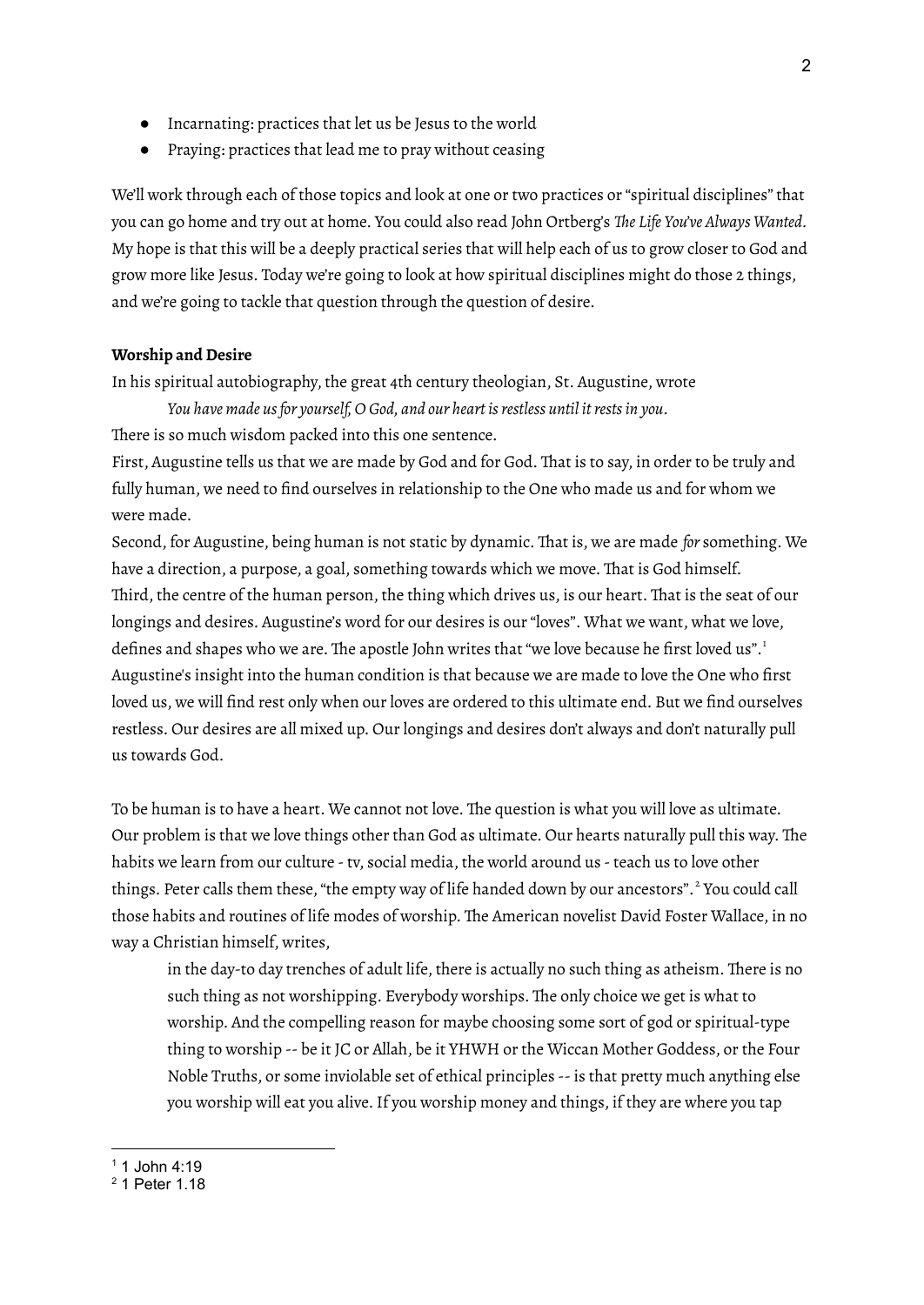real meaning in life, then you will never have enough, never feel you have enough.It's the truth. Worship your body and beauty and sexual allure and you will always feel ugly. And when time and age start showing, you will die a million deaths before they finally grieve you. On one level, we all know this stuff already.It's been codified as myths, proverbs, clichés, epigrams, parables; the skeleton of every great story. The whole trick is keeping the truth up front in daily consciousness.

Worship power, you will end up feeling weak and afraid, and you will need ever more power over others to numb you to your own fear. Worship your intellect, being seen as smart, you will end up feeling stupid, a fraud, always on the verge of being found out. But the insidious thing about these forms of worship is not that they're evil or sinful, it's that they're unconscious. They are default settings.

They're the kind of worship you just gradually slip into, day after day, getting more and more selective about what you see and how you measure value without ever being fully aware that that's what you're doing. 3

The question then becomes how can we worship the true and living God, who will not eat us alive, but who has instead given his life for us that we might live? How can we retrain our hearts to love the One who first loved us? How can our restless hearts find rest? That last word is a clue. By invoking rest Augustine takes us to Jesus' words in Matthew 11.

"Come to me, all you who are weary and burdened, and I will give you rest. **29** Take my yoke upon you and learn from me, for I am gentle and humble in heart, and you will find rest for your souls. **30** For my yoke is easy and my burden is light."

We find rest as we come to Jesus. Our Creator, is in fact our God and Father who has made himself known to us through the person of his Son. It is only as we come to the Son that we will find rest in the Father. This is,I think, at least a little of what Jesus means by what he says just before his invitation to come and find rest.

All things have been committed to me by my Father. No one knows the Son except the Father, and no one knows the Father except the Son and those to whom the Son chooses to reveal him. 4

To find rest in Jesus is somehow to be drawn into the life of the Triune God. The first way we find rest is to come to Jesus. The second is to take his yoke and learn from him. That is to submit to him, to listen to him, to let him guide you, to obey him.

What does all this have to do with Spiritual Disciplines? Well, this is their goal-to help us come to Jesus, to walk under his yoke, to learn from him, and so find rest.In her book Adele Calhoun says that

<sup>3</sup> David Foster Wallace, "Plain Old Untrendy Troubles and Emotions," *The Guardian*, 20.9.2008 [\(https://www.theguardian.com/books/2008/sep/20/fiction\)](https://www.theguardian.com/books/2008/sep/20/fiction)

 $4$  Matthew 11:27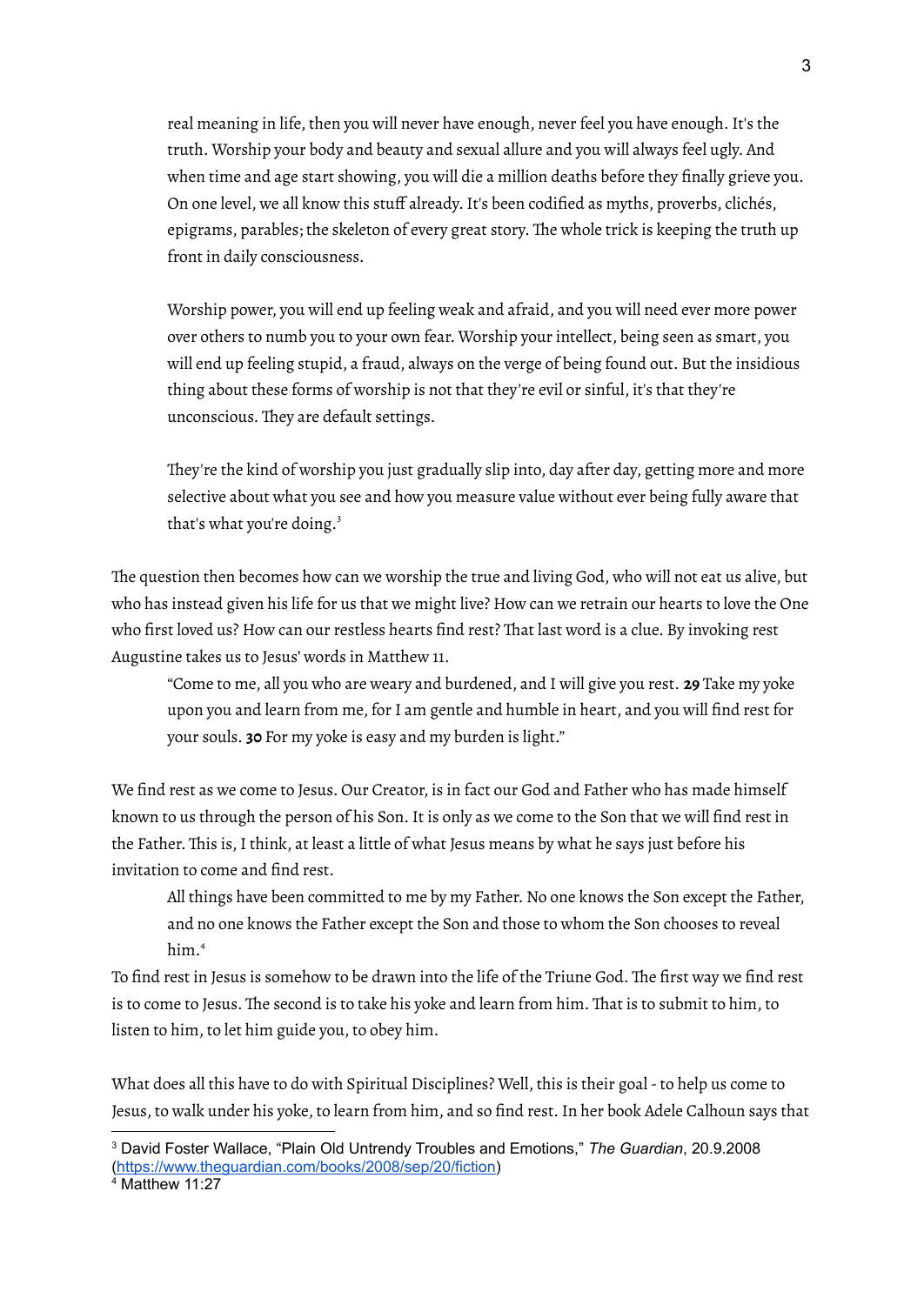spiritual disciplines are practices, relationships and experiences that give space for us to keep company with Jesus. The disciplines start from that place of desire, our hunger and thirst for God, amidst the cacophony of competing desires. The disciplines help us attend to that desire for God and to bring all our desires to him so that they are purified in the light of his presence. Notice how Jesus' words encompass both longings - both for communion with God: Rest; and also for transformation: taking his yoke and learning from him. The spiritual disciplines are about recalibrating our desires and reforming our hearts. They help us step back from the maelstrom of the world and look up to God, to be still and know that he is God.

This of course is what our corporate worship together on a Sunday is meant to do. We unplug from the world and worship God. We sing his praise, we hear from his word, we feed at his table, we meet him in prayer. All these retrain our hearts to love him before all else. We finish our formal worship by being sent out into the world, to be Christ's hands and feet. This too is worship. Paul writes in Romans 12:

Therefore I urge you, brothers and sisters, in view of God's mercy, to offer your bodies as a

living sacrifice, holy and pleasing to God - this is your true and proper worship. $^{\mathrm{s}}$ Worship is not just about our hearts, it flows into all of our lives: what we think, what we say, what we do.

The spiritual disciplines are about helping us worship in all of life, not just on Sundays. They are like going to the gym to train our spiritual muscles.In 1 Corinthians Paul uses the picture of an athlete training to describe the Christian life.

Everyone who competes in the games goes into strict training. They do it to get a crown that will not last, but we do it to get a crown that will last forever. 6

I wrote this sermon listening to Bach piano sonatas. You can't just sit down at a piano and play Bach. You have to practice. The spiritual disciplines are like that. They train us to do what we cannot do by willpower or effort. They train us to pay attention to the God who is always there. They train our muscles of faith and obedience and prayer, so that when we need them we'll be able to be and do what God calls us to be and do. They are not a technique to manipulate God and make him come near to us. They are not a barometer of our spirituality. They are not a way to earn favour with God. They are simply a way of cultivating our desire for God and deliberately opening ourselves to his presence and inviting the Holy Spirit to change us.

In terms of change, the disciplines look at two things. Sins of commission and sins of omission. That is doing something we shouldn't and not doing something we should. Disciplines of abstinence are those which refrain from things - like fasting or solitude or silence. They build muscles to help us stop doing things we shouldn't do. Disciplines of engagement are things like worship, study, service, hospitality. These build muscles to help us do what we should do.

<sup>5</sup> Romans 12:1

<sup>6</sup> 1 Corinthians 9.25